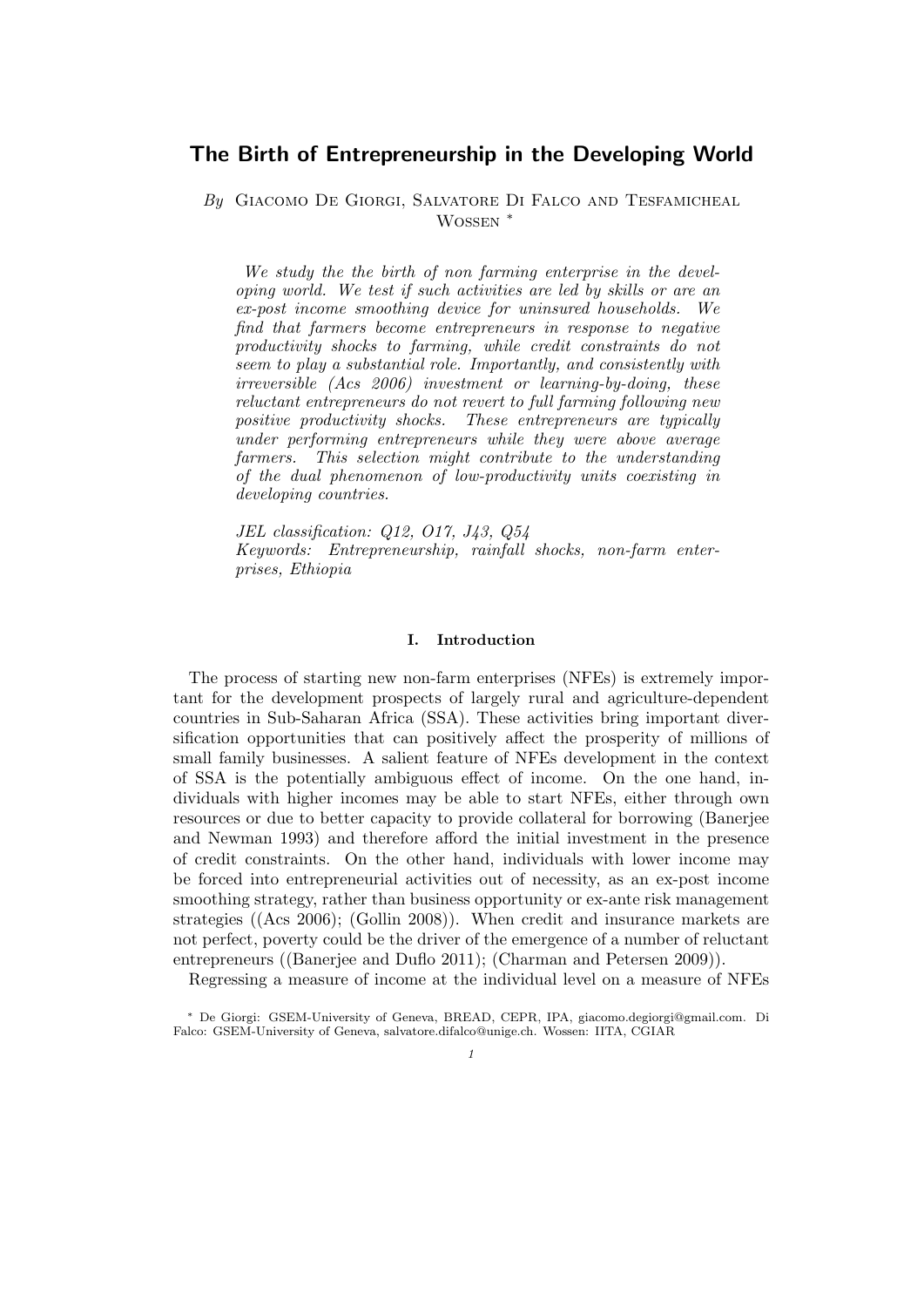may not isolate the causal effect of income on the emergence of NFEs since unobservable heterogeneity may be critically correlated with poverty (e.g., abilities and cognitive skills). Moreover, income may be higher for those who have NFEs, and higher income may foster more entrepreneurial activities. This paper aims to resolve this inference problem. We use a two-pronged approach. We use panel data to control for time invariant characteristics and we exploit exogenous variation in rainfall anomalies during the growing season to proxy for exogenous changes in income. In rain-fed production systems, where markets for credit and insurance are imperfect, rainfall during the growing season dictates harvest and income ((Miguel et al. 2004)). Anomalous negative rainfall events, such a severe drought during the growing season, translate into negative income shocks ((Barreca et al. 2013); (Harari and Ferrara 2012)). These indeed are the periods when rainfall matter the most as it does affect the growth and the development of the crops.

We find that farm households that are exposed to random negative rainfall anomalies are more likely to start non-farm enterprise. More specifically, experiencing weather driven income shocks increases the probability of starting nonfarm activities by 20%. This indicates that small entrepreneurial activities, such as charcoal trading and hand-crafting, are guided by necessity. These activities also turn out to be sub-optimal in the sense that those who start a business out of necessity tend to fare rather poorly in terms of profits. Yet these reluctant entrepreneurs keep their small enterprise, even when the negative income shocks have disappeared. To our knowledge, compared to the existing literature on entrepreneurship ((Nagler and Naude 2014)), these are novel results.

However it appears to be not entirely consistent with (Lagakos and Waugh 2013).(Doug et al. 2014) as our selection out of farming and its persistence in entrepreneurship do not automatically generate a large productivity gap between farming and non-farming sectors.

This paper relates and contributes to three important strands of literature. The most obvious is the economic literature on the determinants of entrepreneurship and the implications of occupational choice (e.g., (Lucas 1978); (Evans and Jovanovic 1989); (Murphy et al. 1991); (Banerjee and Newman 1993), (Gollin 2008)). While this body of literature is mainly theoretical, we provide robust empirical evidence on the role of income at the micro level. Our results could also be useful in explaining poor economic performance of NFEs in developing countries. Ex-post insurance devices that would be able to insure away consumption fluctuations coming from local level weather shocks could therefore play an important role. In this respect our paper is also related to the work on income and consumption smoothing ((Townsend 1994); (Angelucci et al. 2017)). One of the consequences of the existence of reluctant entrepreneurs is, indeed, that due to short-term downfalls in income household might choose low return activities. Similarly, the failure to appropriately insure against weather shocks might arise because of saving constraints ((Dupas and Robinson 2013); (Karlan et al. 2014)). The second contribution is to the literature investigating the pro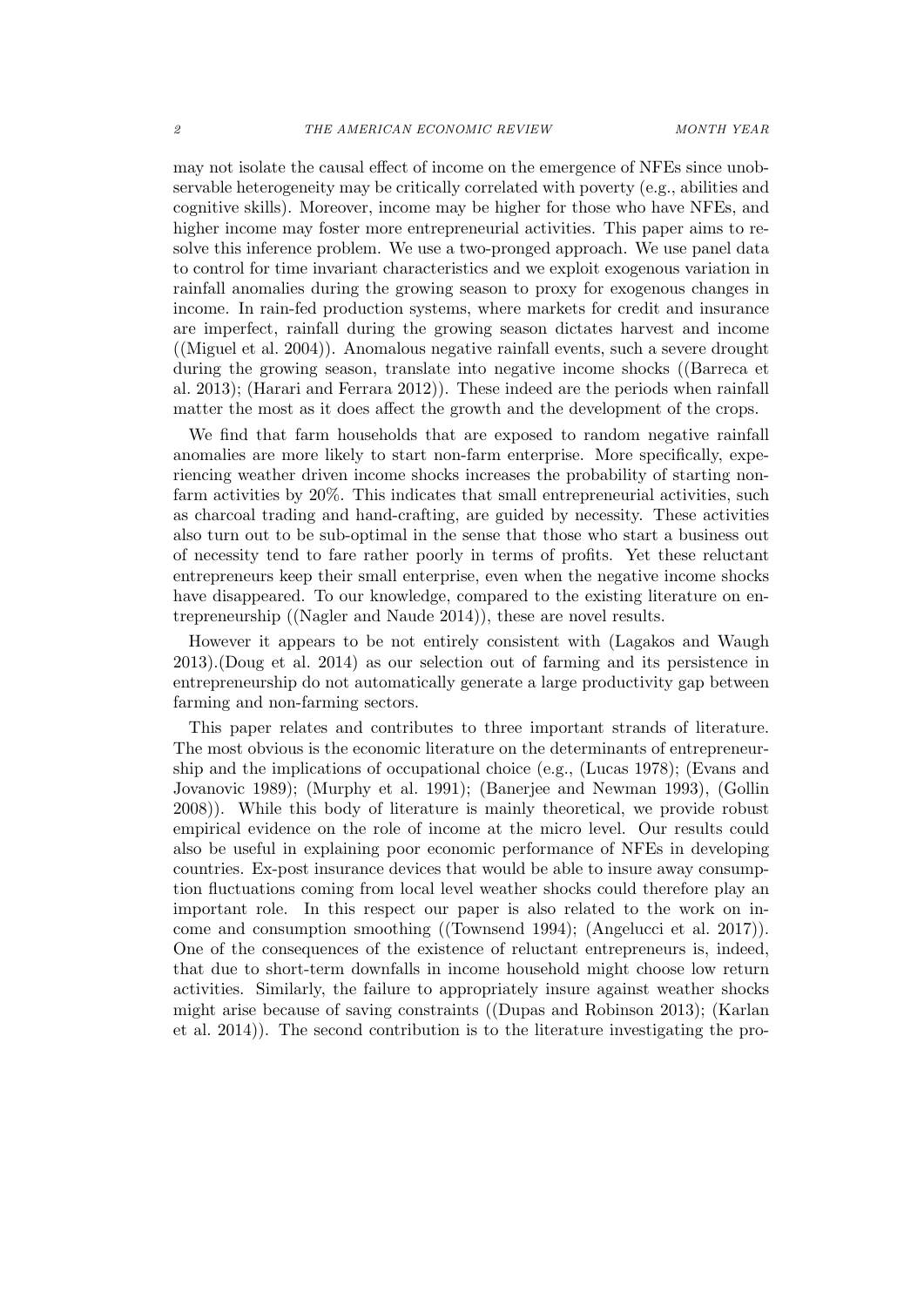VOL. VOL NO. ISSUE **ENTREPRENEURSHIP** 3

ductivity gaps across farming and non-farming sectors in developing countries. Given the selection out of farming and into NFEs we conjecture that there will be mis-allocation of talents and therefore aggregate effects on the productivity gaps. In particular our analysis contributes to the understanding of persistence of low productivity firms in developing countries ((Hsieh and Klenow 2010) and (Hsieh and Klenow 2009); (Bloom et al. 2010).; (Bartelsman et al. 2013)) and to the analysis of productivity gaps ((Lagakos and Waugh 2013); (Doug et al. 2014); (Hicks and Miguel 2017)).

The third contribution is to the small and growing literature on poverty and economic decisions. These include studies on the negative effect of poverty on cognitive skills ((Mani et al. 2013)), and on the ability to make inter-temporal choices ((Carvalho et al. 2016)). Our results contribute to this debate by providing causal evidence of the link between poverty and ill suited economic decisions such as occupational choices. Third, this paper can also be seen as a contribution to the expanding literature on adaptive responses to climatic factors ((Mendelsohn 2000); (FalcoS. and Bulte n.d.); (Barreca et al. 2013)). Our results highlight important economic implications of adaptive responses to climatic driven income shocks in a developing country context. The remainder of the paper is organized as follows: Section II introduces the development and concepts of entrepreneurship. Section ?? presents a simple theoretical framework and provides the testable implications we take to the data. Section IV presents the data sources and weather shock measures; while Section V details the econometric strategy used for the empirical analysis. Section VI presents the findings and discusses the results; with a series of robustness checks provided in Section VII. Finally, Section VIII concludes and provides a list of open questions and discusses further research.

# II. Entrepreneurship development in Africa

Having experienced economic crisis in the 1980s, several African countries, in particular those south of the Sahel, adopted the structural adjustment programs. One of the conditions of these programs was for countries to become more marketoriented and to support the private sector development. As a consequence, many countries have gradually moved away from centrally planned economy to a market structure that allows entrepreneurial activities ((Nwankwo 2011)). Entrepreneurship and the private sector in general, have ever since been considered as a key to create numerous jobs and alleviate poverty. In Africa, however, entrepreneurship is a multi-faceted phenomenon. Often, it comes in the form of small informal business. Opportunity-driven entrepreneurs tend to be pulled into new business and they usually have better assets, income, skills and access to credit, whereas necessity-driven entrepreneurs are typically pushed by external factors including weather and socio-economic shocks. This latter type of entrepreneurship is started because people have no better choices to secure their livelihoods or as a reaction to negative shocks.

Necessity-motivated entrepreneurs are therefore more likely to participate in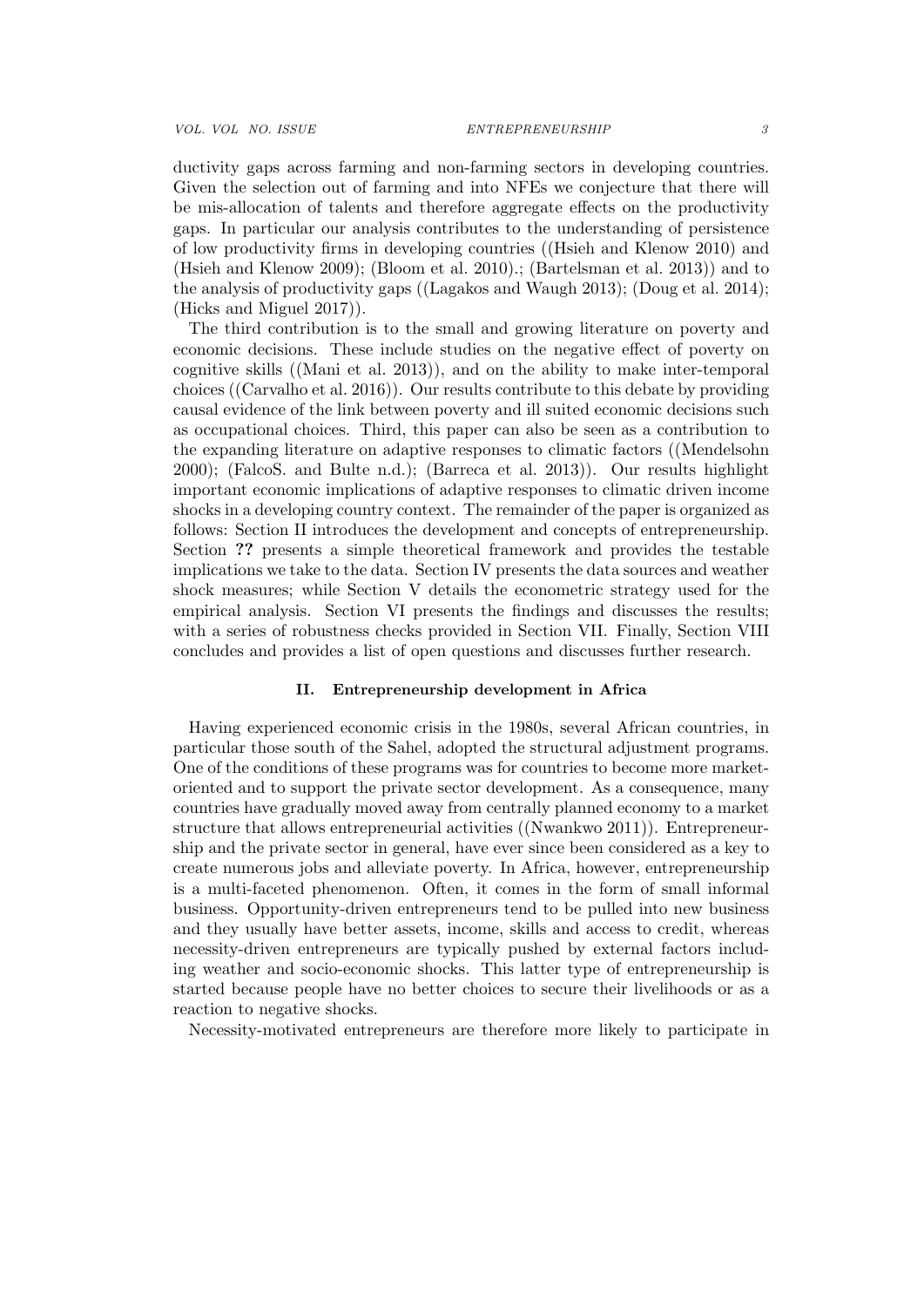NFEs that are low cost and with immediate income potential. Based on a survey of entrepreneurs in several countries, the Global Entrepreneurship Monitor (GEM) report indicates that necessity-driven entrepreneurship is concentrated in consumer-oriented activities such as retails, consumer, and social services (Reynolds et al., 2001). The GEM report also indicates that necessityentrepreneurship is relatively higher in countries with low economic development, relatively closed economies, and less developed social security systems. This is in support of our hypothesis that most NFEs in Ethiopia and in several other African countries are induced as a result of farmers exposures to multiple shocks.

However, it must be noted that rural households do have several unique capabilities and assets such as experience, diversity, social capital, and some level of education, which may enable them to start businesses that are opportunity driven ((Barrett et al. 2001); (Bhaumik et al. 2011)). Rural households may also be pulled into NFEs because of new demand and better access to markets ((?)). We will address some of these issues in the section below.

# III. Conceptual framework

We propose here a simple conceptual framework of time allocation between farming and entrepreneurship, where setting up an enterprise requires relatively small set-up costs. The productivity of farming is negatively affected by negative rainfall anomalies such as a severe drought. It is instead positively affected by positive anomalies. In the area of study agriculture is essentially rainfed. Water availability for crop production is therefore dictated by rainfall and investment in water supplies from wells or canals are very rare in particular for the study period . The individual has to perform an occupational choice between farming and entrepreneurship and she is subject to an exogenous productivity shock to farming in the form of a rainfall shock. At the same time we allow business acumen, or NFEs individual productivity, to vary across individuals in an orthogonal fashion to farming skills. Given the empirical set-up we restrict our choice set to only two sectors: agriculture and non-farm enterprise. Weather shocks affect the productivity in the agricultural sector, and are non insurable ex-ante; in such a setting it is preferable for the agent to engage in some entrepreneurship, however setting up an enterprise is costly as it needs some irreversible capital investment either as physical or human capital, e.g. learning a specific production process that is only used in that specific non-farming activity. For instance, starting a very basic activity like selling charcoal at the local village market requires some tools to chop trees and cut branches, a drum where to light the wood, a chariot to transport the charcoal and a stand. This means that in good times (absent negative rainfall shocks) those farmers with low business attitude will completely specialize in farming as we assume there are no present and future (option value) gains from diversification. In bad times, (ex-post) after the shock is realized, farmers with low business attitude might find optimal to become entrepreneurs in order to attempt at (ex-post) smoothing her consumption. After a severe enough negative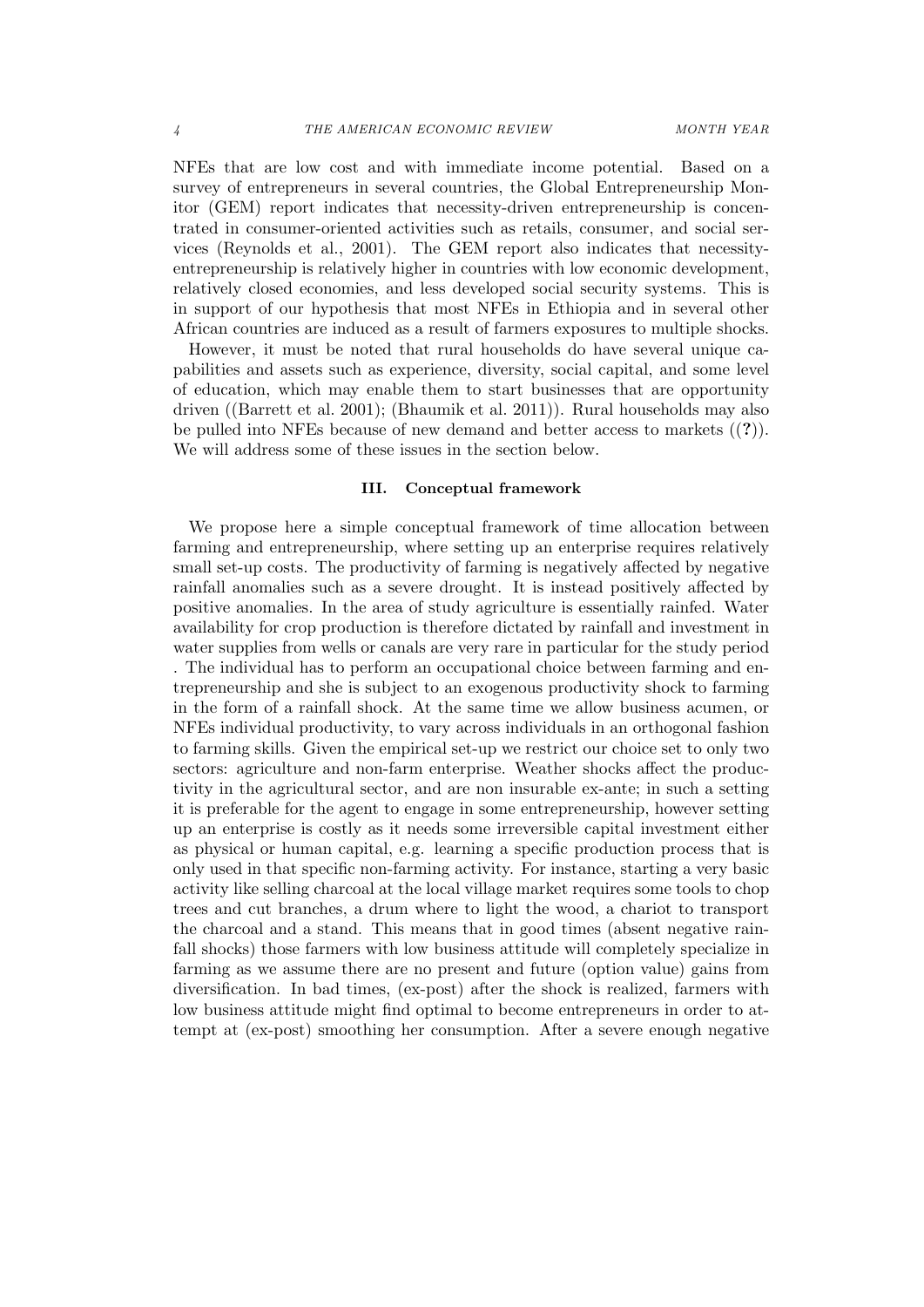shock, agricultural productivity will be low enough so that farming the land is not efficient, and the farmer becomes a necessity entrepreneur. However, as mentioned, this process involves some initiation costs as well as possibly some learning of the entrepreneurial human capital. As long as those costs are irreversible, as they appear to be in the data, once a farmer starts being an entrepreneur she will continue being an entrepreneur as well as a farmer (in normal times).

We will assume a decision process with 2 periods, with no discounting of the future, to be described below as a sequence of decisions and events. At the beginning of each period the household will decide the occupational choice. By the end of period 1 the household can re-evaluate her decision, for ease of exposition that happens just after the shock is realized and lets assume it doesnt dissipate any resources, i.e. no effort has been exerted yet so that the individual has her full-time endowment available  $e=1$ . The individual is endowed with some strictly positive bounded measure of land ( and human capital , and can allocate an indivisible (per decision period) unit of labor to farming or non-farming enterprises (NFEs). The risk-neutral individual maximizes her consumption, and faces an uncertain farming environment where all the ex-ante uncertainty is due to rainfall. All consumption happens at the end of each period. Farming requires land  $(L)$ , (good) rainfall (with probability equal to  $\pi$ ), and labor e, but no capital. So that if entrepreneurial production requires an irreversible investment in human capital or physical capital in the first period, e.g. learning how to run the business is non-trivial and has no value for farming and some basic tools (initial physical capital) are needed for the NFE set-up. So, if , profits in the enterprise are in the first period of entrepreneurship and in the second period of entrepreneurship. Where is a small fixed cost of entrepreneurship  $k$ , the entrepreneur can finance this using some fraction of the land endowment as rental (for simplicity we will not model explicitly such market) or some endowment, prior revenues saved-up (not explicitly modeled). As mentioned  $k$  is an irreversible investment, so that it has zero resell value. In the land market we are implicitly assuming that while rental of small fraction of ones land is possible, land markets are not developed for land sell and purchase. This latter assumption seems consistent with the existing empirical evidence (Otsuka and Place, 2011). At the beginning of period 1 the household would allocate its unit of time to farming if the discounted present value of farming exceeds the same object for entrepreneurship.

Which will be true ex-ante at least for some households, i.e. those with larger or smaller . These households would be ex-ante farmers in both periods. There will also be hardcore farmers, i.e. These households are not very interesting, as even in the worst-case scenario, they will be farmers, even ex-post and in the realization of the negative shocks in both periods these agents decide to be farmers. Alternatively, we can define those who would be entrepreneurs irrespective of the shocks to farming, or hardcore entrepreneurs i.e. As for their farmers equivalent these agents are essentially uninteresting in this model sketch.

However, given the time structure of our problem we need to look into the be-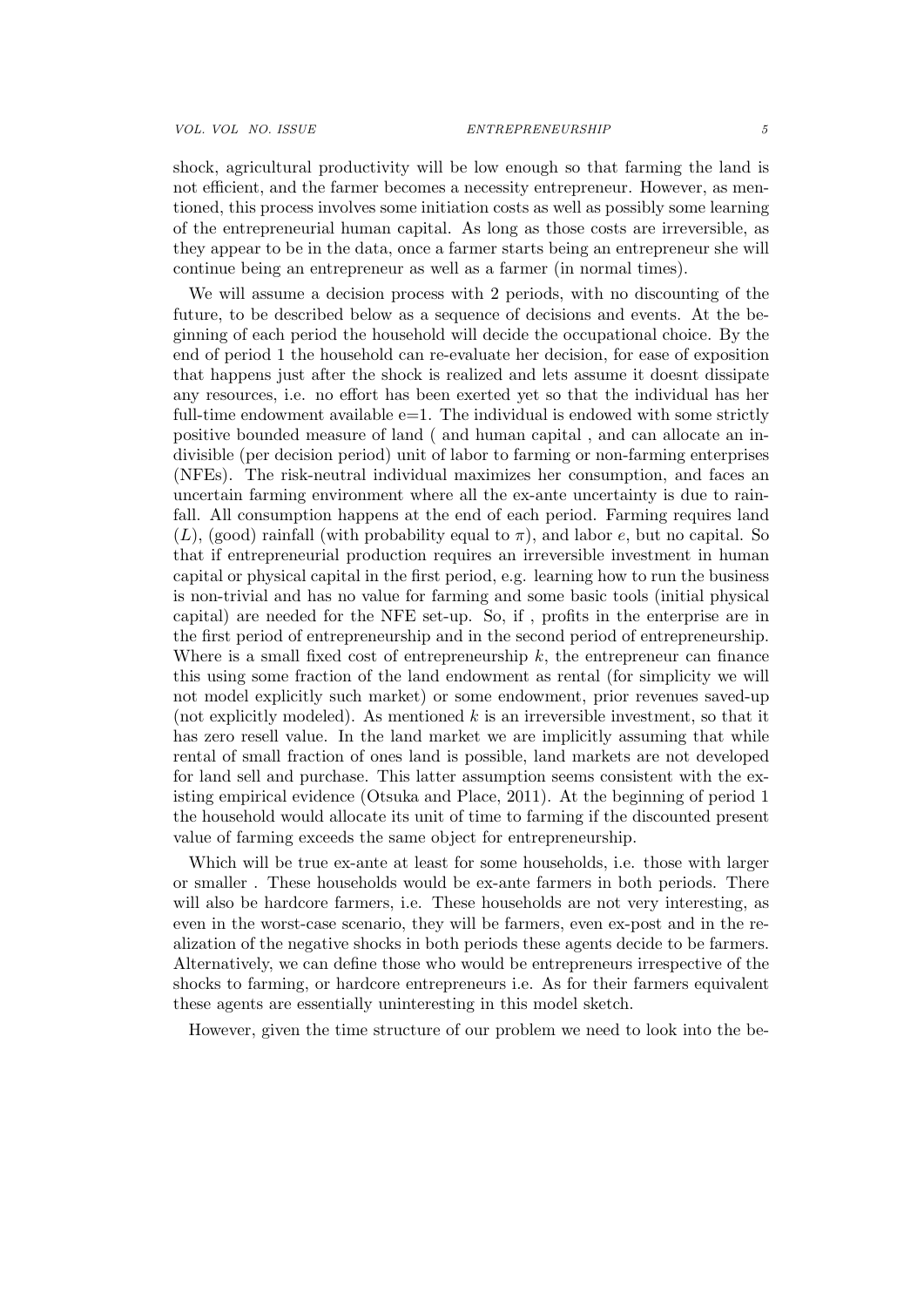havior of those households that would be ex-ante farmers but not ex-post. In the midst of period, given the ex-ante decision and the realization of the rainfall shock, the household can decide to switch into entrepreneurship if the shock is negative (there is no reason to switch with a good rainfall). As for some households, in this case households would switch and ex-ante prefer to be entrepreneurs in the second period. In the next period the entrepreneur will stay an entrepreneur exante if , or switch back to farming . If we impose that the return of learning by doing in entrepreneurship are large enough, with small enough, then so that this wouldnt be the population of reluctant entrepreneurs. These are those who would have not made the switch to start with. This means that those who started their enterprise reluctantly would not switch back. In principle we can look at what happens ex-post in period 1 to 2 in the case of a positive rainfall shock, although this would stretch the timing of events as farming starts before entrepreneurship, i.e. it requires some ex-ante commitment. However we can look at

And it is easy to show that Essentially this confirms that ex-post, reluctant entrepreneurs will not switch back to full-farming even if they were able to and given a positive rainfall shock. We can summarize all those conditions into a simple figure, like Figure 1.

Figure 0. Ex-ante Choice between Entrepreneurship and Farming

We will test in the data the basic implications of this simple conceptual framework. We can summarize our testable implications (HP-1 to HP-4) as the following tests:

$$
\frac{\Delta NFE}{\Delta Negative Shock} \quad 0,
$$
\n[*HP* - 1]

$$
\frac{\Delta NFE}{\partial Land\Delta NegativeShock} \quad 0,
$$
\n[*HP* - 1*INT*]

$$
\frac{\Delta NFE}{\Delta Positive Shock} = 0, \qquad [HP - 2]
$$

$$
\frac{\Delta NFE_t}{\Delta Positive Shock_t|NFE_{t-1}=1} = 0, \qquad [HP-3]
$$

$$
E[ProfitsNFE_{t+j} | \\ ReluctantNFE_t] - E[ProfitsNFE_{t+j}] \le 0, \quad \forall j \qquad [HP-4]
$$

$$
E[SalesFarming_{t-j} | Reluctant NFE_t] - E[ SalesFarming_{t-j}] \le 0, \quad \forall j \qquad [HP-5]
$$

In essence we will test whether farmers become entrepreneurs out of need in bad times (1), while short-term lack of capital doesnt appear to be crucial in the choice (2) aside from the initial capital constraint (HP1int), once the choice to initiate an NFEs is made farmers do not revert back to full farming (3), however reluctant entrepreneurs are drawn from the left tail of the profitability distribution (4). Testable implication HP-4 translates into the following statement those entrepreneurs who made the transition between farming and enterprise because of a negative productivity shock to farming (i.e. the compliers, Imbens and Angrist (1994)) are bound to be drawn from the lower tail of the entrepreneurial ability distribution and therefore have lower profits than other entrepreneurs. Such an entrepreneurial selection might explain why so many farmers turned en-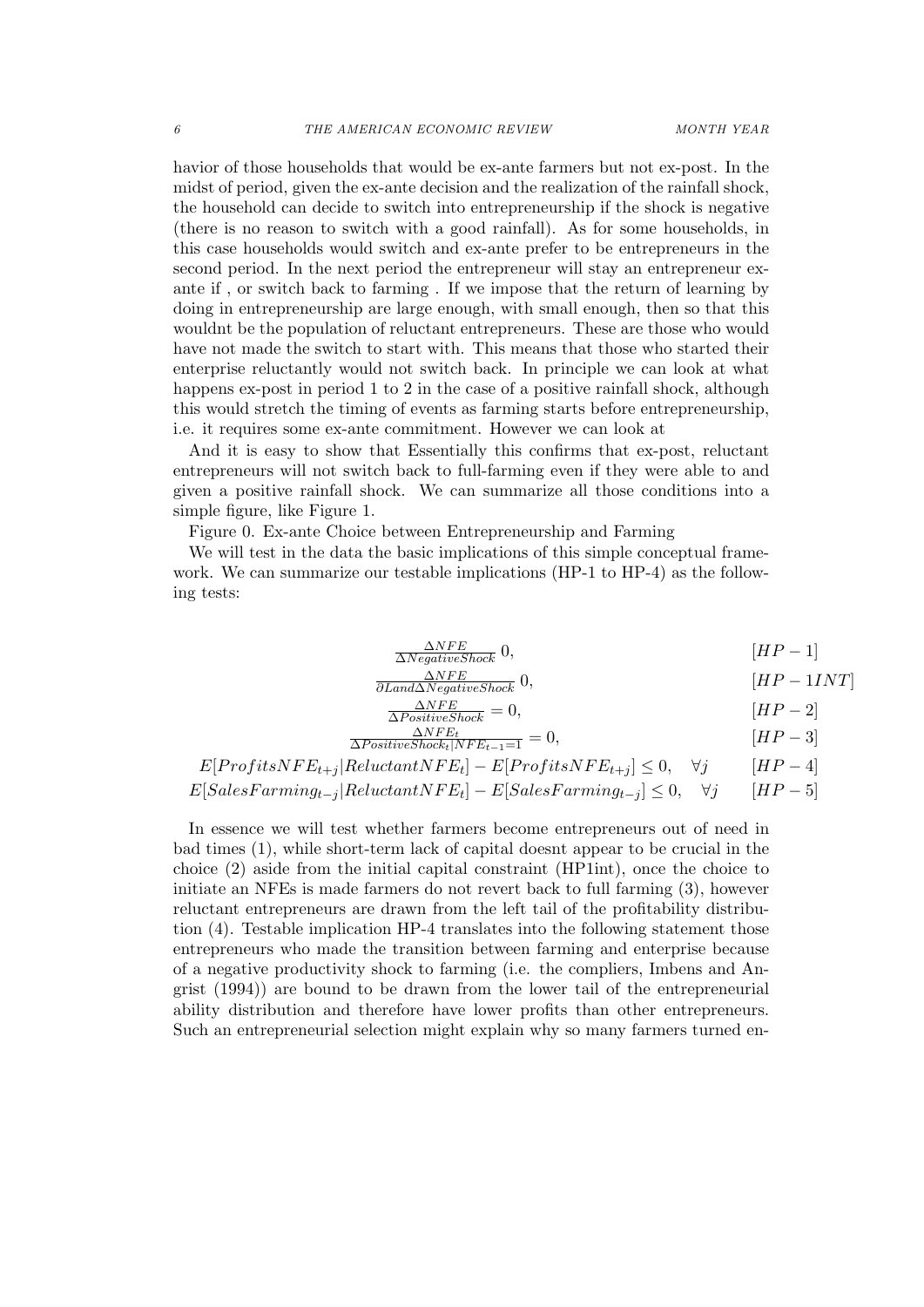trepreneurs in rural/poor communities perform so poorly and yet keep on being non-farm entrepreneurs.

# IV. Data description

We employ data from the 2004 and 2009 rounds of the Ethiopian Rural Household Survey (ERHS) that covers a number of villages in rural Ethiopia (Dercon and Hoddinott, 2004). The data has been collected by Addis Ababa University in collaboration with the International Food Policy Research Institute (IFPRI) and the Oxford University Centre for African Economies. It covers fifteen Peasant Associations (PA) in four major administrative regions (Tigray, Amhara, Oromia and Southern Nations Nationalities and People Region(SNNPR)) of the country. We make use of the 2004 and the 2009 rounds of the ERHS, since these are the most recent ones containing all the key variables of interest in the analysis (see Wossen et al., 2015). The survey contains detailed information on a variety of individual and household socio-economic attributes, such as consumption expenditure, assets, detailed non-farm and local business activities, social capital endowments and household demographics. Non-farm enterprise (NFEs) measures We define engagement in NFEs as self-employment in all economic activities that are not related to the main agricultural activities of rural farm households. These are mostly small and informal trading and handicraft activities. In particular, the variables used for measuring NFEs activities are derived from the following question in the survey material: In the last 12 (13 Ethiopian) months, have you or other members of your household been involved in non farm activities? Table 1 presents the list of NFE activities included in our analysis, along with the proportion of households engaged in each activity. In our sample about 33.5% of households own a NFEs. NFEs owning households derive about 15% of their income on average from running the enterprise. In fact, the poorest 10% of households get about 26% of their income from NFEs while the richest 10% of households get only 3% of their income from NFEs. These figures underline that the reason for NFEs ownership may be poverty and necessity instead of opportunity. For our empirical analysis, we consider all the different activities listed in table 1 as a measure of NFEs. We created a dummy variable that takes a value of one if the household undertakes at least one of the above-mentioned practices and zero otherwise. We also use in our analysis the set of activities separately. We find that there are four main non-farm activities: collecting and selling charcoal, handicraft, livestock trading intermediation and general trade. All these activities require some sort of investment (e.g., tools) and have different levels of profitability. We can rank them as follows. Charcoal collection and sale is the activity that requires low investment and delivers low profits. It entails fuel wood collection in the forest, the production of charcoal and the sale at the village market. The production of handicraft requires more tools (and skills) and it provides low/ medium profits. Livestock trading intermediation requires mostly time and some transport. It entails collecting information on who is willing to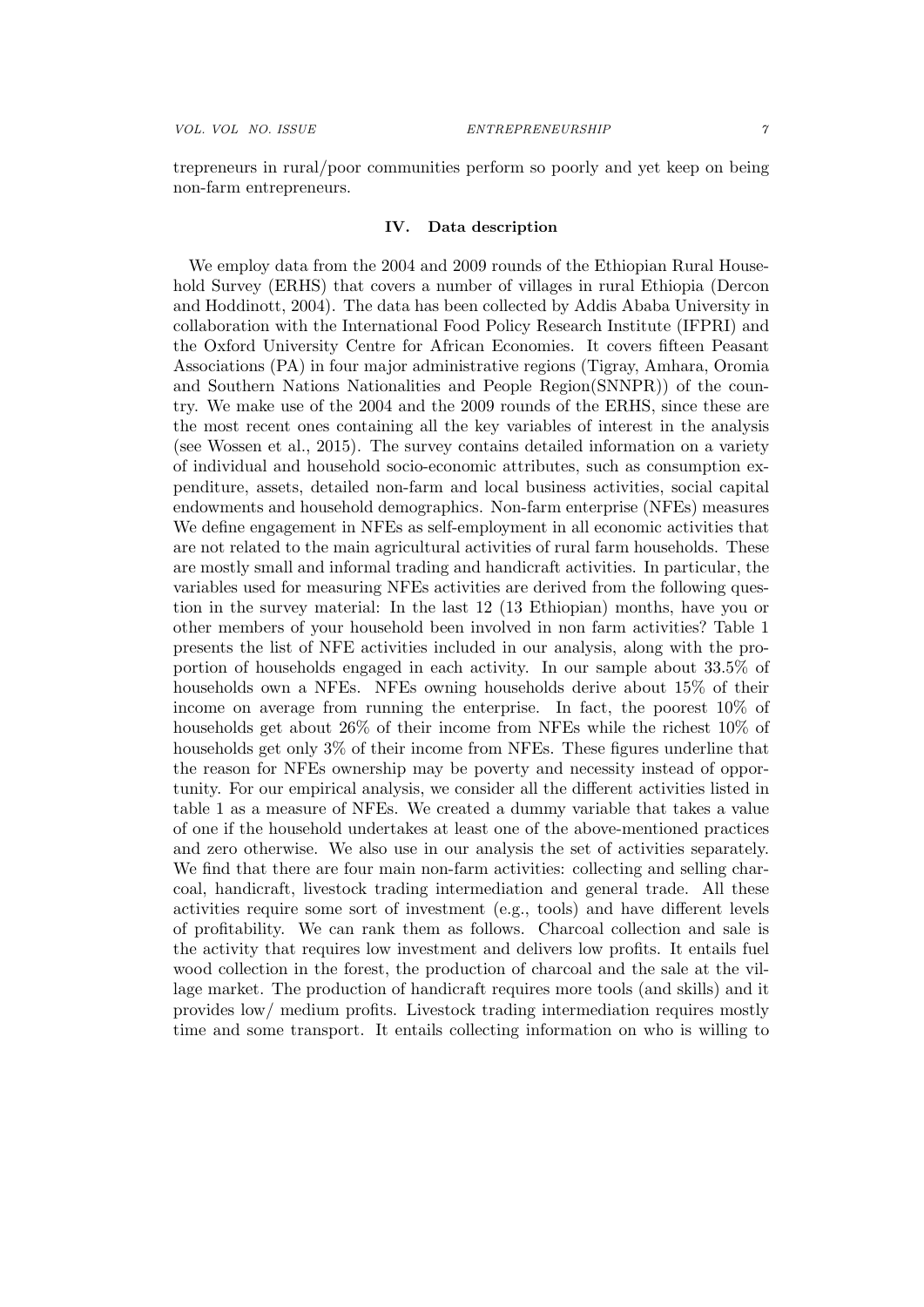sell livestock and find a potential buyer in another village. This activity is considered of medium profitability. Last main activity is trade. It entails the larger amount of investment (e.g. a stand at the market). It is also the most profitable activity. [Insert Table 1 About here] Weather driven income shock measures In this paper, we focus on rainfall anomalies since rain-fed agriculture forms the basis of livelihood for many smallholders in Ethiopia. In fact self-reported drought shock is one of the most important shock that affected households income and consumption in 2009. About 52% of farm households reported drought shock as the most important shock that affected their livelihood. Potentially, we can use this self-reported drought shock as a measure of weather shock. However, the use of self-reported drought shock as a measure of negative income shock is problematic due to the potential endogeneity of self-reporting negative rainfall shocks. We therefore construct an exogenous measure of rainfall shock by using actual village level rainfall. The presumption is that such rainfall anomalies, and in particular lower than long-term, average rainfall will negatively affect agricultural productivity. At the same time, and up to a certain extent, higher than average rainfall should positively affect productivity. We will therefore employ several definitions of anomalies, to exactly mimic positive and negative shocks. [Insert Table 2- About here]

Table 2 shows the distribution of rainfall across the survey villages over a period of 30 years from the nearest rainfall station. Negative rainfall anomalies are measured by dummy variables. This variable is equal to one if the rainfall levels in the village in the 12 months preceding the survey fall one standard deviation below the long-term mean (Dercon, 2004; Porter, 2012; Harari and La Ferrara, 2012). Econometric strategy We focus on the effect of rainfall anomalies on NFEs development. The link between unexpected rainfall variation in the growing season and NFEs development is addressed through a simple specification as follows:

Where Y are our outcomes of interest, while S measures rainfall anomalies faced by agent , in village v, at time . added to test for the stability of the main results, captures other factors, such as household and farm characteristics, and are vectors of parameters to be estimated. As the rainfall shocks are exogenous to the households decisions the parameter identifies the causal effect of rainfall shocks on to the outcomes of interest. In particular we focus on the testing hypotheses HP-1 to HP-5. If negative rainfall shocks affect the establishment of NFEs, we expectto be positive and significant, captures unobserved household-specific fixed effects, refers to time fixed effects introduced to account for omitted variables that are fixed across households but might vary over time, is a time varying random shock. To test for the robustness of the main results we add a more extended battery of controls as part of the Xs. As mentioned in HP1int, following the model sketch, we will also test for the non-linear effect of negative shocks with respect to land holding, i.e. the probability of becoming a NFE given a negative shock is hump-shaped in land ownership.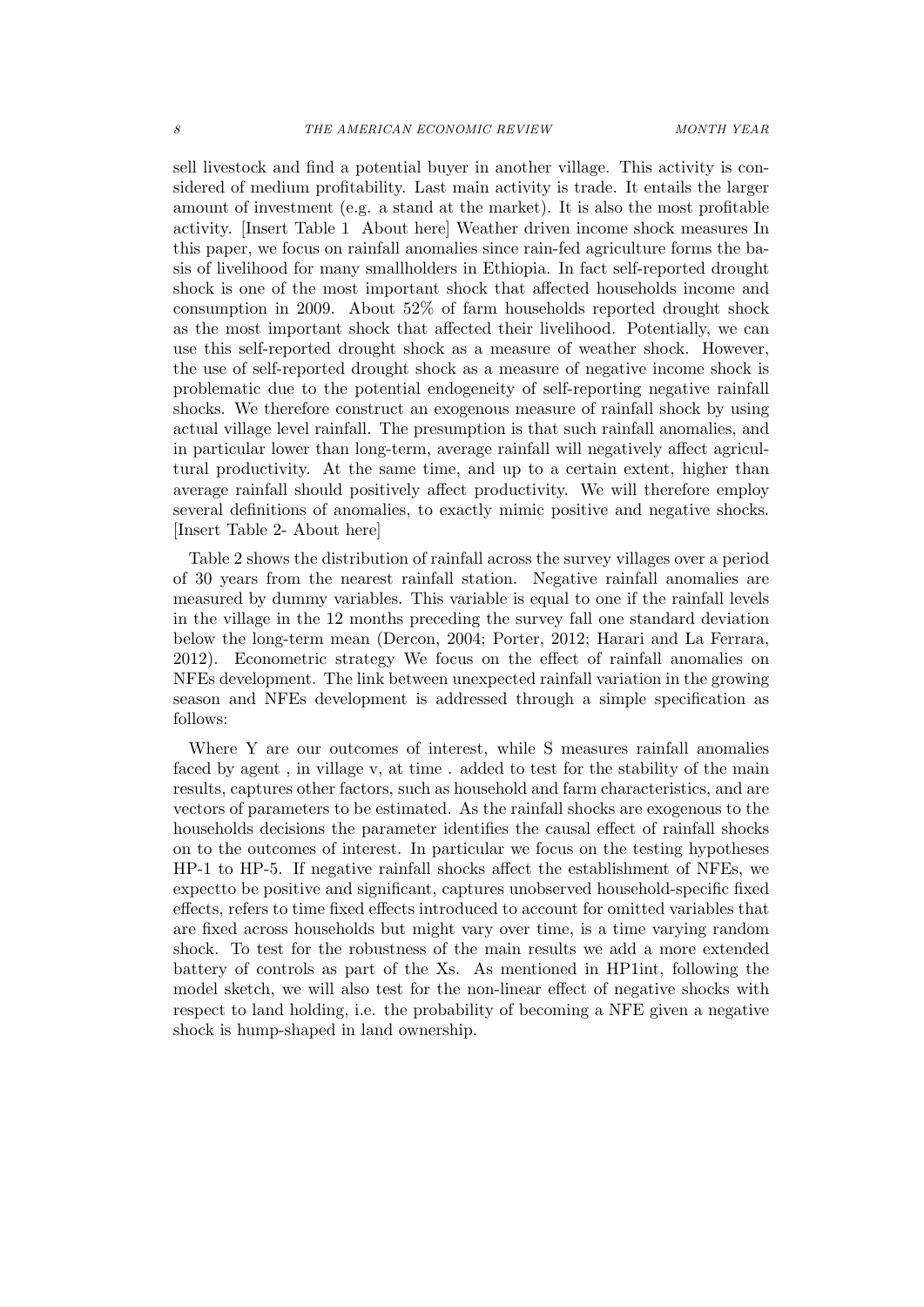#### A. Descriptive statistics

Table 3 reports definition and descriptive statistics of the main variables used in the regression analysis. It shows that average household monthly food expenditure varies from 419 birr (\$45) in 2004 to 817 birr in 2009. In order to make a reasonable comparison across rounds, we converted all nominal prices into real prices by deflating each price variable with a weighted price index using the 1994 survey period as a base year. In the regression analysis, we used shares from the real per capita consumption expenditure instead of nominal expenditure values. In terms of independent variables, we have included several household characteristics, such as age (which captures the effects of experience in dealing with shocks), household size and educational attainment. Average household size varies from 5.8 members in 2004 to 5.9 members in 2009, while the proportion of literate households increased from 37% in 2004 to 53% in 2009. To capture the wealth (income) effect we included TLU (total livestock endowment in tropical units) as a proxy for the capacity to cope with shocks and invest in NFEs. In addition, we include institutional and access variables, such as access to credit and access to water, roads, and electricity due to their relevance for NFEs development. [Insert Table 3 - About here]

# V. Empirical Strategy

# VI. Results

In this section we will test the hypotheses formulated in Section XX. Firstly, we show that (negative) rainfall shocks cause the emergence of the reluctant entrepreneur emerge, i.e. these negative rainfall shocks have a positive effect on the probability of becoming an entrepreneur (HP-1). The mechanism is quite simple, given the fall in land productivity the farmer resolves into ex-post income smoothing activities so to stabilize consumption. At the same time positive rainfall shocks, increasing land productivity do not have an effect on the probability of becoming an entrepreneur (HP-2). We will then proceed to show that such an initial effect is long lasting, i.e. a reluctant entrepreneur doesnt revert back to full farming even in normal or good times (HP-3), consistently with the existence of irreversible set-up costs to NFEs. Lastly, we show (HP-4) that reluctant entrepreneurs are indeed low ability entrepreneurs and have low profits. Testing HP-1: Are there necessity or reluctant entrepreneurs? Table 4 we report fixed-effect regression results on the link between negative weather driven income shocks and the probability of starting a NFEs. Column 1 in table 4 presents our baseline specification where we include only rainfall shock along with time fixed effects as explanatory variables. We estimate a very large and significant effect of a negative rainfall shock on the probability of becoming and entrepreneur, a test of HP-1. After a village-wide negative anomaly strikes, farmers, without previous NFEs, have an increase in the probability of performing a NFE of about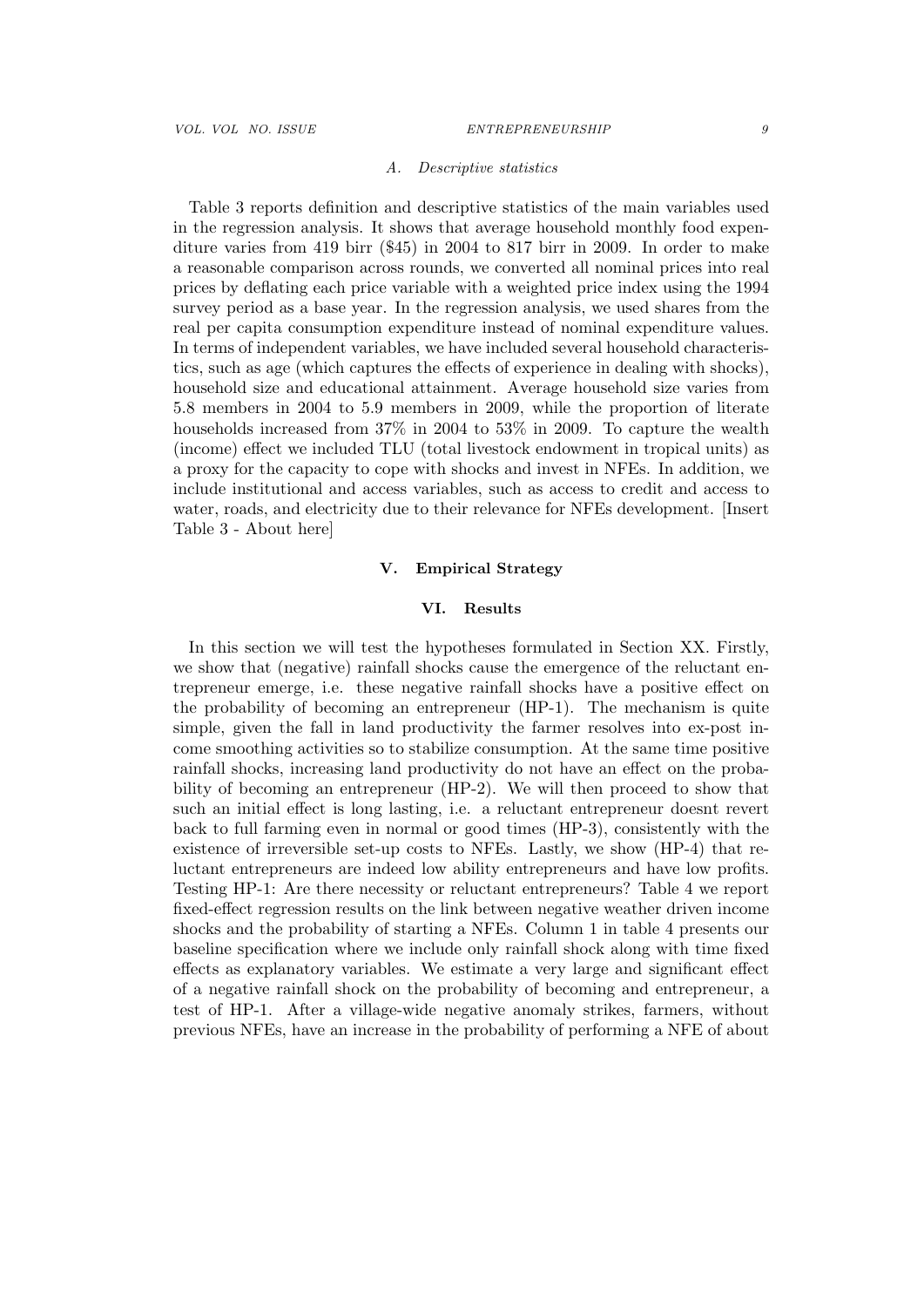25%. Moving along the Table we added controls such as age, household size, education, farm size, access to a road, electricity, telephone, although the reduced form results presented should be unbiased as the rainfall shock is exogenous. We also introduce as an additional control the local agricultural wage to proxy for the general economic conditions. We also test the hypothesis by household fixed effects and controls. The key parameter estimate is essentially unaffected. This confirms the robustness of the result. [Insert Table 4 Here] In our main empirical analysis, negative rainfall anomalies were measured by dummy variables. These take a value that is equal to one if the rainfall levels in the village in the growing season preceding the survey fall one standard deviation below the village level long-term mean (30 years mean). Such definition pools together smaller and larger shock which might have different effects on to the probability of starting an NFE. It is important to understand whether the results are driven by large shocks or whether even smaller shocks are capable of such effects. We therefore construct two rainfall shock dummies to capture the relationship between NFEs ownership and magnitude of shocks. We build a set of dummies as follows: negative rainfall anomaly1 =  $-1$ **j**=SAI<sub>i</sub>-0.5, Negative rainfall anomaly2 = SAI<sub>i</sub>-1, Positive rainfall anomaly1=  $0.5$ *j*=SAI<sub>i</sub>1, Positive rainfall anomaly2= SAI<sub>i</sub>1, where SAI is equal to the standardized anomaly. To further probe whether engagement in NFEs is necessity or opportunity driven, we controlled for differences in asset endowment among farm households. In particular, we constructed four asset quartiles based on the size of land and livestock (two important wealth measurements in the context of Ethiopian farmers) and include them as additional controls in our econometric specification. Results are shown in APPENDIX TABLE. We found that households in the bottom quartile are more likely to run NFE activities when compared to households in the top quartile. This result underscored that engagement in NFEs is more likely to be necessity driven as a result of poverty. Essentially the tests I proposed above are a better version of this observation on assets. This underlines our hypothesis that when poverty is pervasive, necessity rather than business opportunities may drive the emergence of large numbers of reluctant entrepreneurs. If engagement in NFE activities is driven by poverty and necessity, access to formal financial resources should play an important role. In particular, as a result of access to modern sources of credit, households should move away from non-profitable NFE activities. When examining the interaction effect between access to credit and asset ownership, we found that the probability of owning NFE activities become negative and insignificant for farm households in the bottom quartile. In the literature, poverty is often cited as a major driver of the emergence of a number of reluctant entrepreneurs as poor farm households may reluctantly start NFEs due to a lack of alternative income sources. [Insert Table 5 Here] Testing HP-2: Positive shocks have no effect on NFEs We turn now to asking the question on whether positive shocks have an effect on NFEs, we report our results in Table 5. Interestingly, and consistently with the hypothesis of the necessity or reluctant entrepreneur, we found that only negative rainfall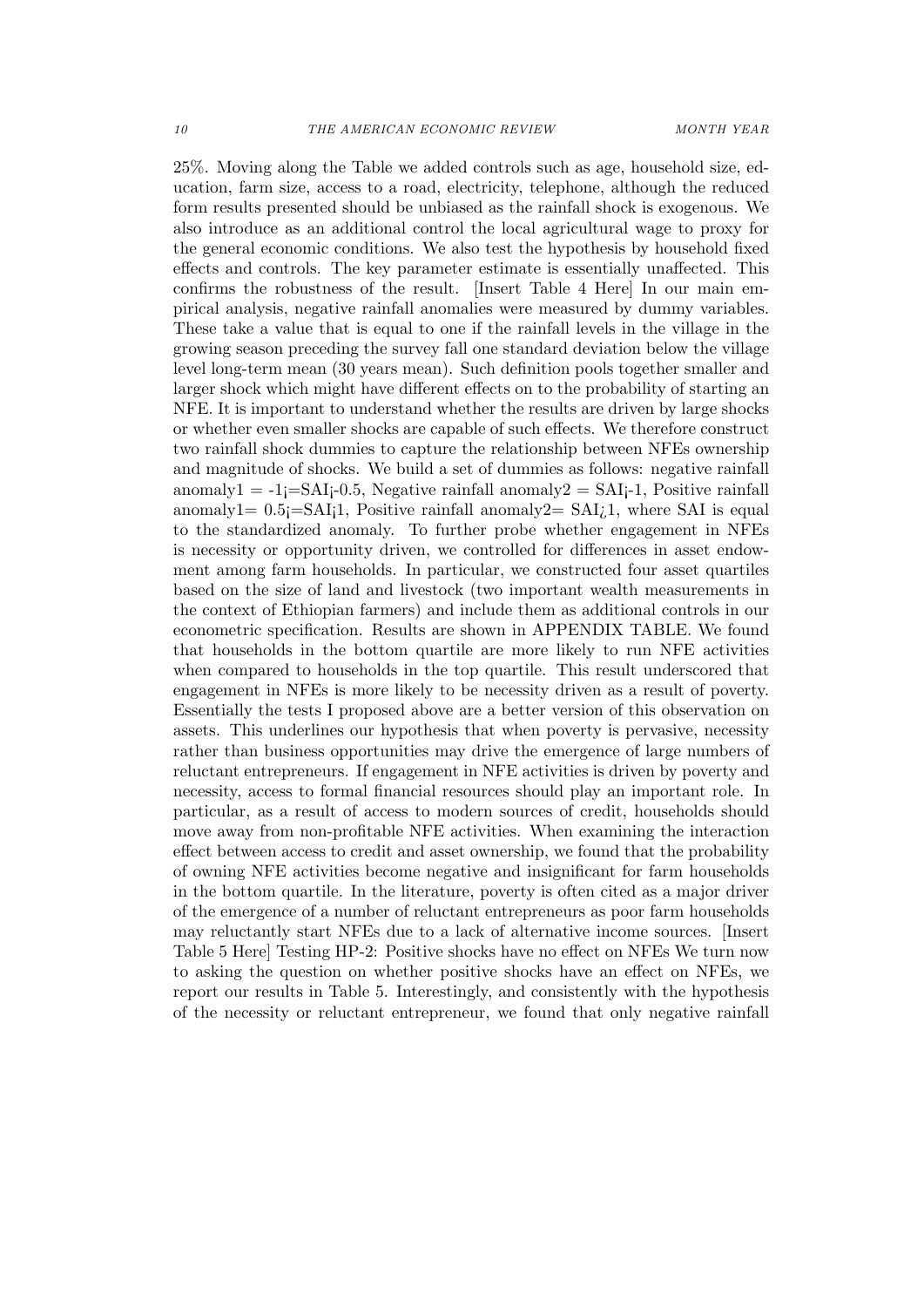shocks trigger engagement in NFEs. Positive rainfall shocks have small and insignificant effects. When adding the exstensive list of control the main effect of negative shock is essentially identical to the baseline estimate. This is a very crucial finding, since drought shocks are very prevalent in rural Ethiopia. Further, we controlled for agricultural wages, as it may directly affect the decision to own NFEs. If the main motive of owning NFEs is business opportunities, agricultural wages should not play any role on the decision to own NFEs. However, in this context, we found that agricultural wages have a negative and statistically significant effect on the probability of owning NFEs This result implies that, engagement in NFEs may not be profitable which underlines our hypothesis that the main motive of self-employment in the context of Ethiopia is necessity or ex-post smoothing rather than opportunity and ex-ante risk mitigation.

Testing HP-3: Do reluctant entrepreneurs abandon NFEs in good times? [Insert Table 6 Here]

The above result confirms that, households derive large part of their food expenditure from non-farm income sources. However, the result says nothing about the possibility of consumption insurance through NFEs during rainfall shocks. Herein, we explored the possibility of consumption insurance and risk coping through NFEs against rainfall shocks. Results are reported in Table 9. We found that the effect of NFEs ownership on consumption growth is not statistically significant implying the absence of risk sharing and insurance against rainfall shocks through NFEs. Testing HP-4: Are reluctant entrepreneurs bad entrepreneurs? [Insert table 7 about here] [Insert table 7.1 about here]

A key issue is whether the entrepreneur of necessity are bad entrepreneurs. We thus test if these individuals choose low profitability activities. In the table 7 we report the causal impact of the shock on the NFEs profits. Interestingly we find that those who received a random negative shock perform less well in terms of profits. We further probed this relation and we focus on the subgroup of the individuals that experienced a negative shock. We observe their chosen NFEs activities. Again we find that this group performs less well.

#### VII. Robustness Checks

In this section we present robustness cheeks for our model specifications. In particular, we undertake the following robustness tests: How sensitive estimated impacts are to the coding of our dependent variable. In our previous estimation strategies we considered all the different NFE activities together as a single measure of participation in NFEs by creating a dummy variable that takes a value of one if the household owns at least one of the NFEs practices and zero if the household owns none. However, lumping all forms of NFEs into one practice might be misleading, as some NFE activities might be unrelated. As a result, we introduced each specific NFE type as a dependent variable to examine the robustness of the effects of social capital. Our results are consistent ad available upon request. Placebo Test We also run a placebo test by testing the impact of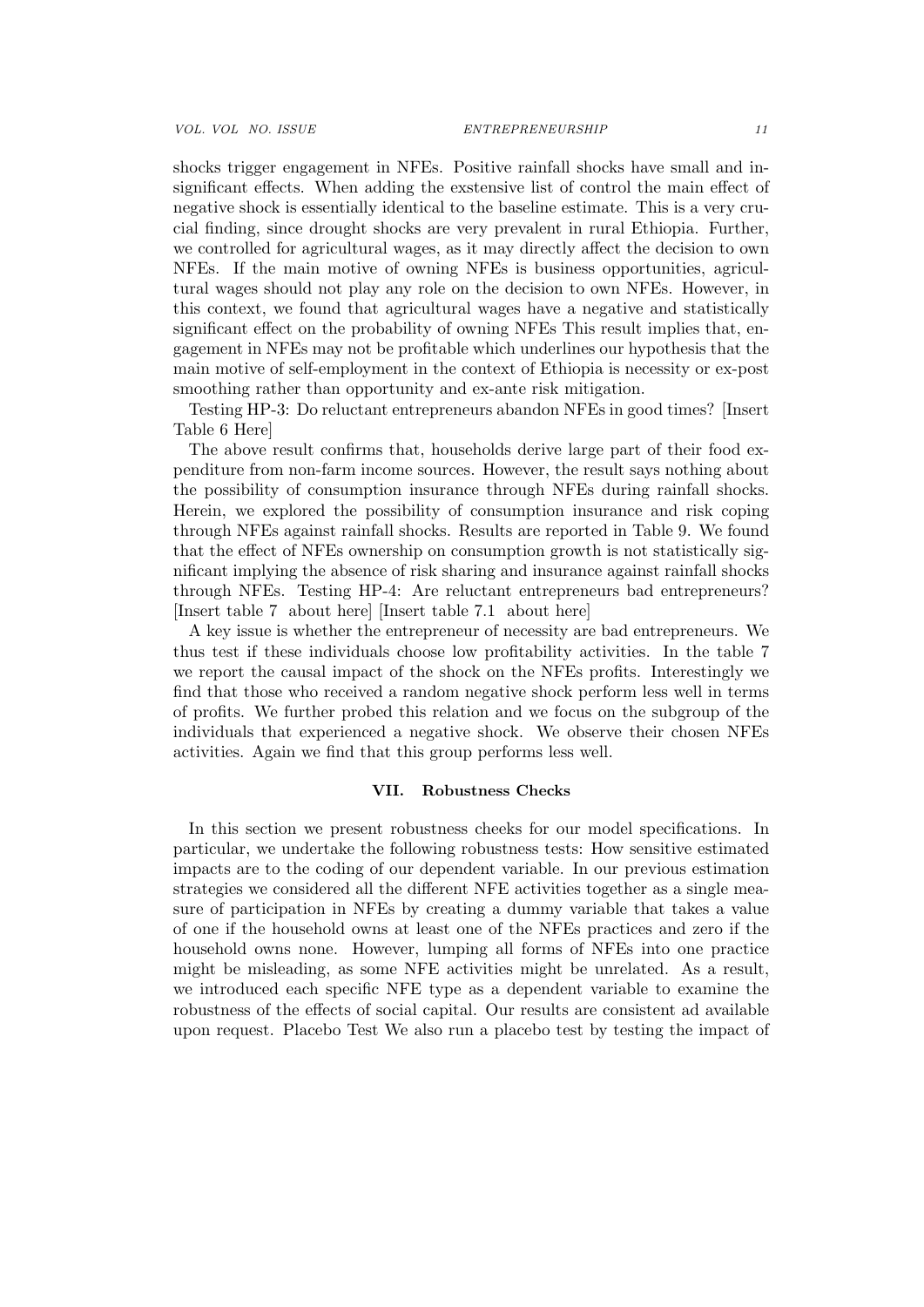rainfall outside the growing season on HP1 and HP 2. The results are reported in the table 8. We find that negative and positive rainfall shocks outside the growing season do not affect significantly the probability of undertaking NFEs. This result stresses the fact that the economic dimension of these weather shocks are central in the decision to undertake NFEs. Rainfall shocks outside the growing season have basically no impact on household income as it does not affect the harvest. ¡¡Insert Table 8 Here*¡*.

### VIII. Conclusions

In this paper we presented an empirical analysis of the link between negative income shocks and development of NFEs in rural Ethiopia. In particular, we combined household panel data, detailed data on non-farm activities, and weather data to analyse how climatic driven income shocks may affect NFEs. We find that entrepreneurial activities are guided by necessity or ex-post income smoothing rather than business opportunity or ex ante risk management strategies. Experiencing weather driven income shocks increases the probability of starting non-farm activities by 20%. These activities turn out to be sub-optimal in the sense that those who start a business out of necessity tend to fare rather poorly in terms of profits. Yet these reluctant entrepreneurs keep their small enterprise, even when the negative income shocks have disappeared. Business initiated because of necessity tend to perform poorly and persist overtime. The policy implications of our results are potentially very large. Understanding the effect of weather driven income shocks on the emergence of NFEs is extremely important.For example, weather driven income shocks are pervasive for millionsof rural households in Sub Saharan Africa. Consequently, understanding individual responsesto these environmental challenges bytheacademic community and society at large willgreatlyimpact on sustainable development efforts, not least due to projections of increased weather shocks under a changing climate (IPCC, 2014). In this context the diffusion of safety nets programs and insurance mechanism may play a crucial role in preventing ill-suited entrepreneurial decisions and reduce poverty persistence.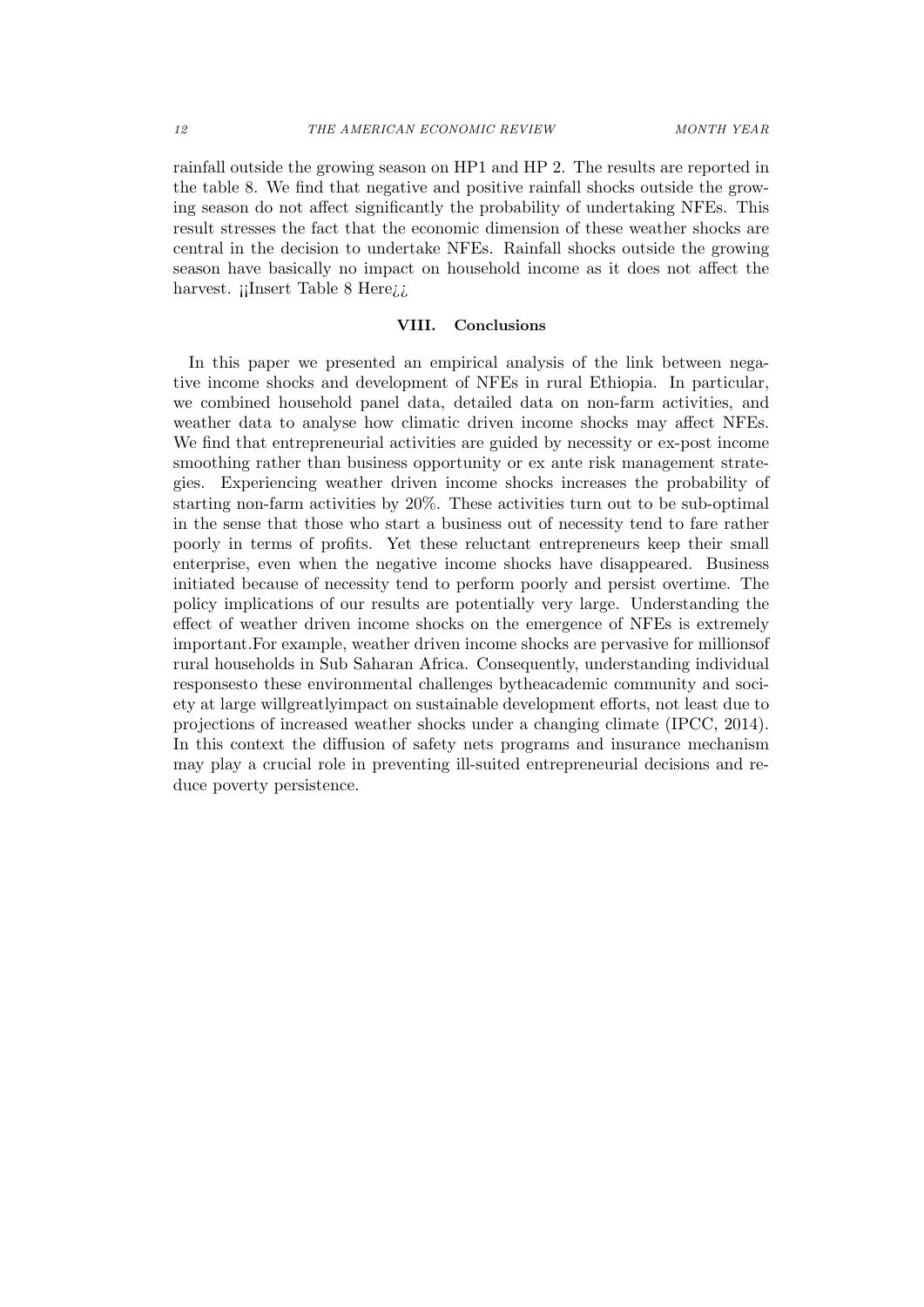#### REFERENCES

- Acs, Z., "How Is Entrepreneurship Good for Economic Growth? Innovations: Technology, Governance," Globalization, 2006, 1 (1), 97–107.
- Angelucci, M., G. De Giorgi, and I. Rasul, "Resource Sharing within Family Networks: Insurance and Investment," Economic Journal, 2017. forthcoming.
- Banerjee, A. and A. Newman, "Occupational Choice and the Process of Development," Journal of Political Economy, 1993, 101 (2), 274–298.
- Banerjee, A. V. and E. Duflo, Poor economics: A radical rethinking of the way to fight global poverty, New York: Public Affairs, 2011.
- Barreca, A., K. Clay, O. Deschenes, M. Greenstone, and J. S. Shapiro, "Adapting to Climate Change: The Remarkable Decline in the U.S Temperature-Mortality Relationship over the 20th Century," Working Paper 18692, NBER 2013.
- Barrett, C., T. Reardon, and P. Webb, "Non-Farm Income Diversification and Household Livelihood Strategies in Rural Africa: Concepts, Issues and Policy Implications," Food Policy, 2001, 26 (4), 315–331.
- Bartelsman, Eric, John Haltiwanger, and Stefano Scarpetta, "Cross-Country Differences in Productivity: The Role of Allocation and Selection," American Economic Review, February 2013, 103 (1), 305–34.
- Bhaumik, S., R. Dimova, and J. Nugent, "Off-Farm Labor Supply and Labor Markets in Rapidly Changing Circumstances: Bulgaria during Transition," Economic Systems, 2011, 35, 378–389.
- Bloom, Nicholas, Aprajit Mahajan, David McKenzie, and John Roberts, "Why Do Firms in Developing Countries Have Low Productivity?," The American Economic Review, 2010, 100 (2), 619–623.
- Carvalho, Leandro S., Stephan Meier, and Stephanie W. Wang, "Poverty and Economic Decision-Making: Evidence from Changes in Financial Resources at Payday," American Economic Review, February 2016, 106 (2), 260–84.
- Charman, A. J. and Lm. Petersen, An Investigation of Characteristics Distinguishing Entrepreneurs from the Self-Employed in South Africa. mimeo, WITS Business School, 2009.
- Doug, Gollin, D. Lagakos, and Michael Waugh, The Agricultural Productivity Gap, Quarterly Journal of Economics, 2014.
- Dupas, Pascaline and Jonathan Robinson, "Savings Constraints and Microenterprise Development: Evidence from a Field Experiment in Kenya," American Economic Journal: Applied Economics, 2013, 5, 1.
- Evans, D. S. and B. Jovanovic, "As Estimated Model of Entrepreneurial Choice Under Liquidity Constraints," Journal of Political Economy, 1989, 97 (4), 808–27.
- FalcoS., Di and E. Bulte, "The Impact of Kinship Networks on the Adoption of Risk-Mitigating strategies in Ethiopia," World Development, 4, 100–110.